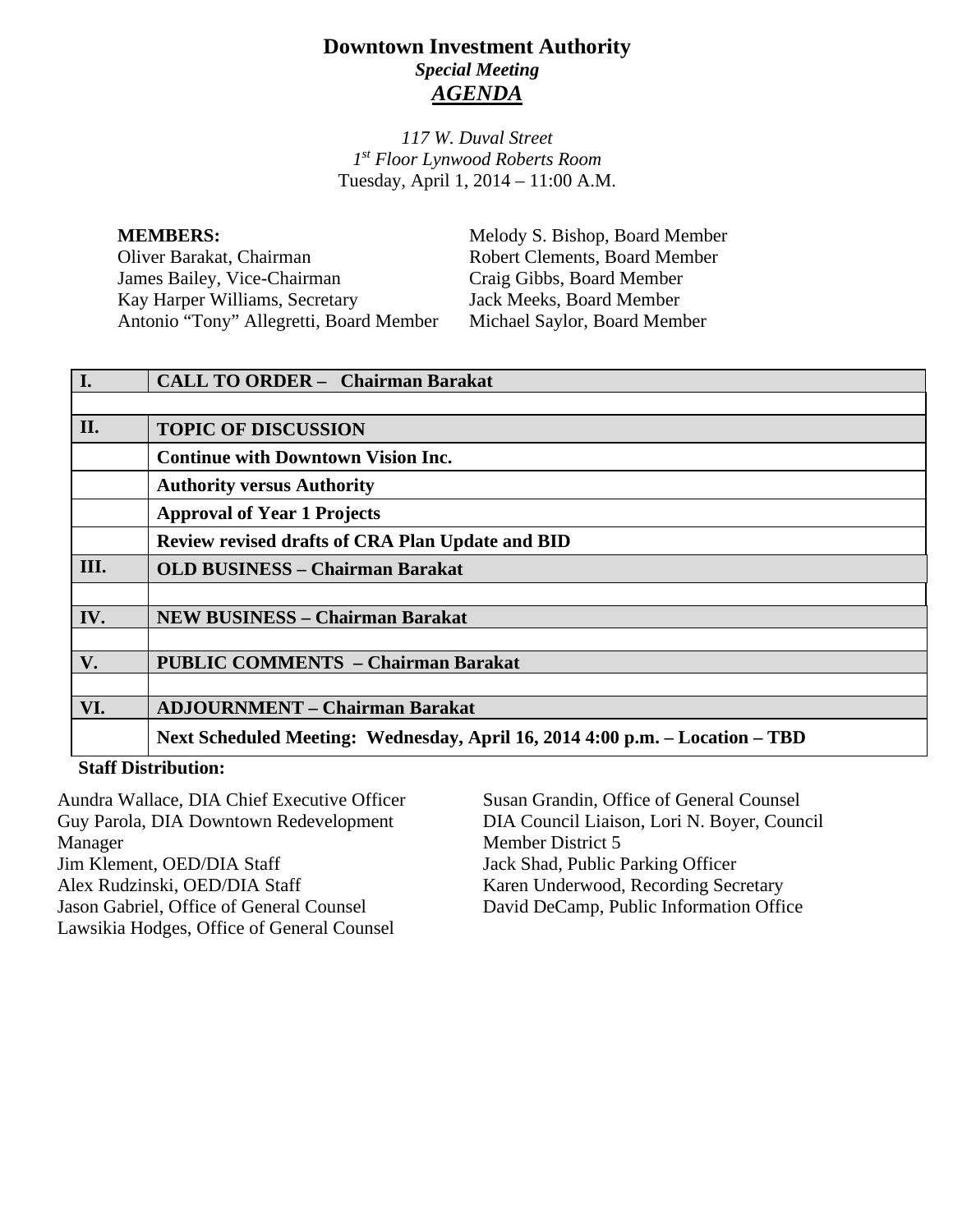

**Downtown Investment Authority Special Meeting** 

**City Hall at St. James 117 West Duval St., Lynwood Roberts Room**

*Tuesday, April 1, 2014 – 11:00 a.m.*

### *DIA Special Meeting MEETING MINUTES*

**Board Members Present:** Oliver Barakat, Chairman; Jim Bailey, Vice Chairman; Kay Harper Williams, Secretary; Tony Allegretti; Melody Bishop; Craig Gibbs; Jack Meeks; and Michael Saylor

Board Members Absent: Melody Bishop and Robert Clements

**Office of General Counsel:** Susan Grandin and Lawsikia Hodges

Council Members: Lori Boyer and Don Redman

**Attendees:** Aundra Wallace, DIA Chief Executive Officer; Guy Parola, DIA Redevelopment Manager; Tom Daly, DIA Redevelopment Analyst; Alex Rudzinski, OED, Director of Development; Lara Diettrich, Diettrich Planning; Tony Robbins, Senior Planner, Prosser Inc.; and Karen Underwood, Executive Assistant

## **I. CALL TO ORDER**

Chairman Barakat called the special meeting to order at approximately 11:00 a.m.

He reported that this special meeting was called for a continuation of the discussion from the March 25, 2014 meeting about DIA Administration and Governance.

#### **II. ITEMS**

## *DIA Organizational Chart (Revised organizational chart per Board requests)*

*Jurisdiction and influence of Downtown parks and public realm (Parks and Recreation Department)*

*Deferred item for OGC confirmation of Parks and Recreation Department authority and DIA Liaison creation*

*Jurisdiction and influence of Downtown parking (Parking Facilities and Enforcement Department)*

 *Deferred item for OGC confirmation of Parking Facilities and Enforcement Department Liaison creation*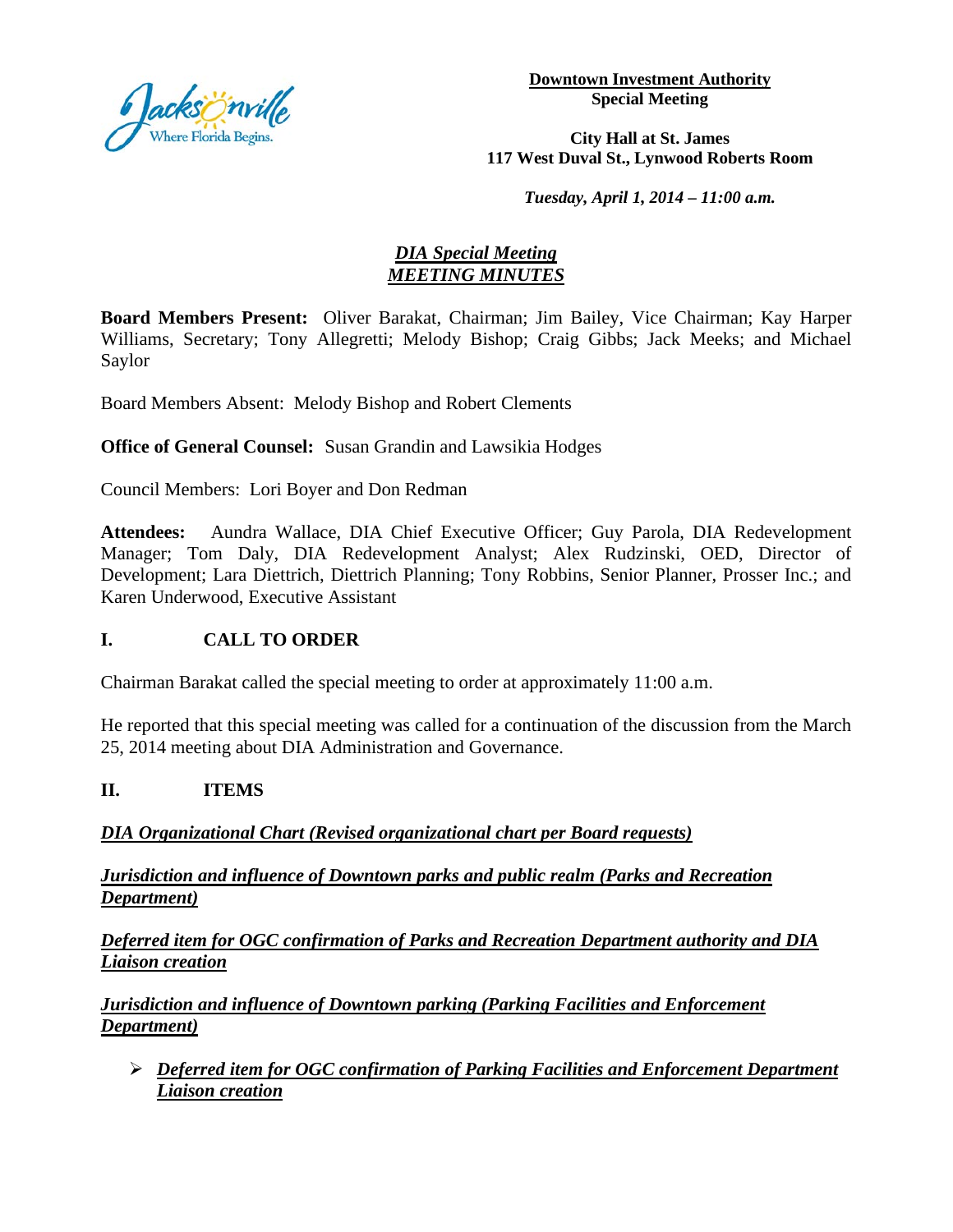Downtown Investment Authority Special Meeting April 1, 2014 Page 2 of 4

Ms. Hodges provided proposed language regarding the liaison relationship, a handout of the Municipal Code, Sec. 28.103, Powers, functions and duties of Director; Sec. 656.361.1, Intent; Section 122.02, Parking Rates at municipal parking lots; and Section 55.201, Economic Development.

Ms. Hodges stated that there was clear language that the CRA Plan would supersede all existing plans. Council Member Boyer stated that it should indicate any ordinances that may conflict.

Board Member Saylor stated that he thought that the DIA Board needed to have an advocate at the DDRB Meeting.

Council Member Boyer reminded the board that the system of using a professional service and placing it in the budget works great as long as Jim Klement's position is transferred.

Lara Diettrich restated the three (3) recommendations made from the last meeting:

- 1. DIA having a say in the leasing fees for parking.
- 2. Liaison between DIA and The Parks Department a clear connection and codification.
- 3. Parking leasing and incentives should be vetted through Aundra Wallace and the DIA Board Members.

Council Member Boyer reported that parking revenue is a part of the general fund. Also, liabilities are associated with it and there is an implication if the Council gets involved on a broader perspective.

Jack Shad commented that the current ordinance stated that the Parking Division is the one that set the rates and discount programs. He is accountable the Mayor and the City Council in that regard.

Council Member Don Redman arrived at 11:45 a.m.

The Board Members discussed legislation language regarding Section 28.103 of the City Code. Tonisha Gaines, Special Events Manager, added clarity to the discussion regarding Metropolitan Park. She reported that Metropolitan Park traveled with Special Events. Special Events was the responsible party within the Parks Department for managing the facilities' rental of Metropolitan Park and the reservations for the use of Hemming Plaza.

The Board envisioned there being some feedback from Council once the DIA went forward with pulling powers from different agencies and interjecting itself into other things that are contemplated

Lara Diettrich stated that the DIA will put their list together of the discussion points that OGC, DIA, the Parks Department and OED's Parking Division will have to discuss the thresholds, a matrix, and Hemming Plaza as a top priority.

The Board was satisfied with the liaison role of the Parks Department with the exception of Hemming Plaza.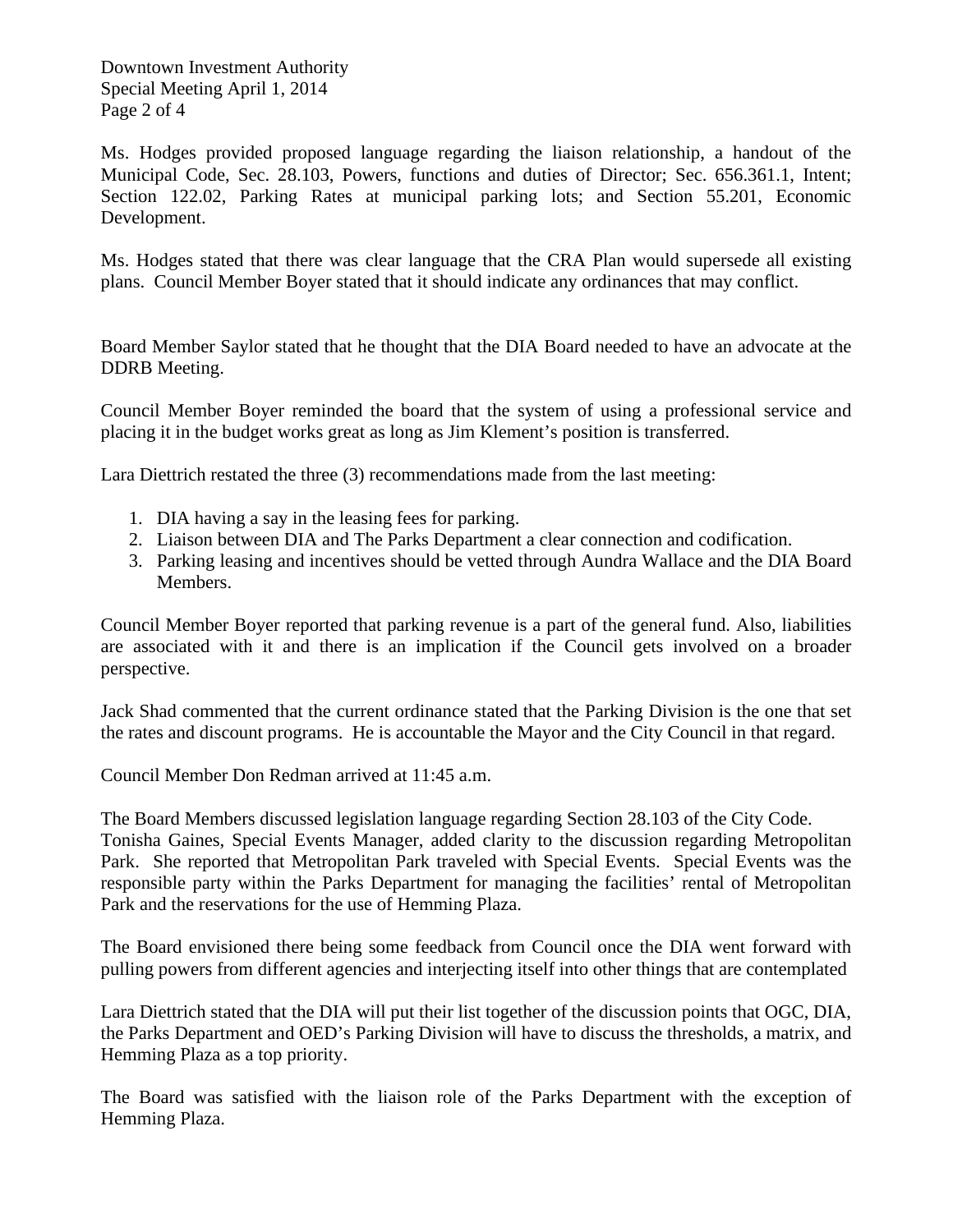Downtown Investment Authority Special Meeting April 1, 2014 Page 3 of 4

**Motion to approve the DIA having a codified liaison role with the Parks Department regarding Downtown Parks, waterfront, etc. (see draft language) except for Hemming Plaza. THE MOTION PASSED 5-2 (Vice Chairman Bailey and Board Member Gibbs voted in opposition) (**The board recommended the approval)

The board voted on moving forward with staff, OGC, Parks Department, and the Parking Division to investigate alternatives in how it should handle the approval, whether it is internal thresholds or external thresholds.

**Motion to approve the DIA having codified approval role regarding Parking leases and incentives and Hemming Plaza. THE MOTION PASSED 5-2 (Vice Chairman Bailey and Board Member Gibbs voted in opposition) (**The board recommended the approval)

#### *Downtown Vision, Inc. incorporation into the DIA organizational chart*

CEO Aundra Wallace inquired about how to codify the DIA's relationship with DVI. The DVI is proficient with marketing, cleaning and safety, events information resources, stakeholder support, business retention and attraction support.

Terri Lorince, DVI, Executive Director, provided a brief summary of Downtown Vision, Inc.'s role.

Chairman Barakat reported that he is a board member of DVI and noted that DIA doesn't have staff to market downtown. It would make sense to for DVI to retain that role.

Board Member Allegretti noted that DVI is instrumental in the downtown marketing collaborative.

Terri Lorince discussed the DVI's one-week relationship with 100 volunteers for heavy-duty planting, which brought in approximately \$70,000 in value, special events Jazz Festival merchants, and has a great relationship with The Elbow.

CEO Wallace suggested tp the board that it to hold another meeting on April 8, 2014 at 3:00 p.m. He provided a handout to the board covering the projects based upon community forums and comments from the Board Members.

Council Member Boyer commented that there is additional funding available on the Southbank. If the only project that the DIA has on the Southbank is the Riverplace Boulevard project, it will not be completed within 12 months. She stated that she has been working with Lara Diettrich and the Council Auditors on finding the segregated Northbank TIF dollars.

Chairman Barakat stated that he would like a little more detail about the Art in Public Places. Lara Diettrich replied that she will send the list to him. The Cultural Council has fully vetted projects that have already gone through the application process.

Council Member Redman mentioned that if the Board Members would show some progress on Hemming Plaza that that would be the showcase to make the City and City Council back up the DIA.